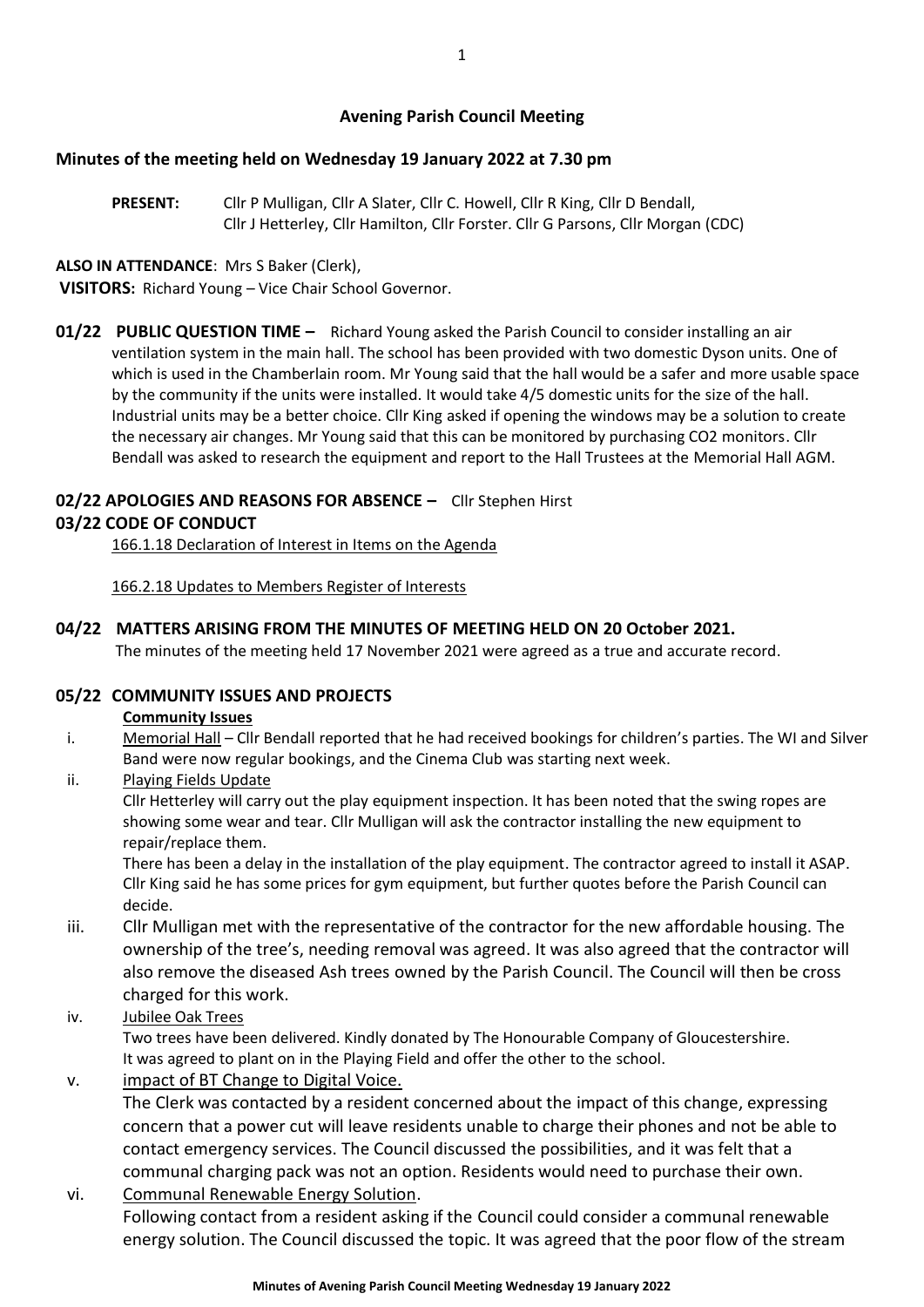and being in a valley did not make it an easy option and until technology improves and costs reduce, it was not something the Council could consider.

### vii. Blocked Footpath

The Clerk reported that a complaint has been received regarding a blocked footpath. A visitor tried to walk the footpath that had been previously walked in 2008, near Start Farm. The Council looked at the path on a map. Cllr Slater said it had been blocked for some time and he would update the footpath map.

### **06/22 TRAFFIC & HIGHWAYS**

The Highways Report was noted. Cllr Mulligan said his meeting with Highways had been postponed, but he would bring show the Highways officer the issues.

#### **07/22 POLICE REPORT**

The Police report was unavailable.

#### **08/22 COUNTY COUNCILLORS REPORT-** Cllr Hirst sent his apologies.

#### **09/22 DISTRICT COUNCILLORS REPORT**

Cllr Morgan presented his report. He explained that the District Councils intention to cross charge all Parish Councils for parish and district elections. There is also a proposal to charge Parish Councils for the emptying of dog waste bins.

The Parish Council asked Cllr Morgan if he was aware of any Parish making a stand against this additional levy? Cllr Morgan said he was not aware of any. The Clerk was instructed to email the Parishes in the district to ask the question.

#### **10/22 FINANCE**

### **Finance Report up to 31 October 2021**

- i. The finance report was circulated in advance of the meeting.
- **ii.** Approve Bills for Payment Schedule was circulated, and payments were approved.
- iii. The proposed budget for 2022/23 was distributed. The Parish Council are aware that there will be pressure on the finances in the coming year but following the district councils plan to charge for elections and the need to remove a number of Ash trees at the Playing field, it was estimated the council should request £41,000 precept. This was proposed by Cllr Parsons and seconded by Cllr Slater. The Council unanimously agreed but acknowledged that the increase in inflation and the pressures this put on lower income families was cause for concern. Although the precept percentage sounded high, it only made up a small amount of the total council tax bill.

### **11/22 PLANNING AND TREE WORKS**

#### **New Planning Applications**

21/04556/FUL - 1 Powis Lane – Proposed Side Extension. – No Objections

22/00056/TPO -The Coach House, High Street – Reduce Beech Tree, Reduce Horse Chestnut -No Objections. 20/03727/FUL - Alterations to outbuilding to provide ancillary accommodation to existing private dwelling house. – No Objections

### **12/22 PLANNING DECISION NOTICES & CORRESPONDENCE**

#### **Decisions**

21/04146/TCONR 1 Pike House Mews, High Street – T1 Willow, reduce to 10m to maintain health of tree. T2 Laurel Bush – Cut back. – Permitted

21/03628/COMPLY - Brook House Hampton Hill. Compliance of condition 2 (window detail) re permissions 20/00887/FUL and 20/00888/LBC **-** Alteration to existing window/door openings, internal alterations, and repairs to garden walls (part retrospective) - Permitted